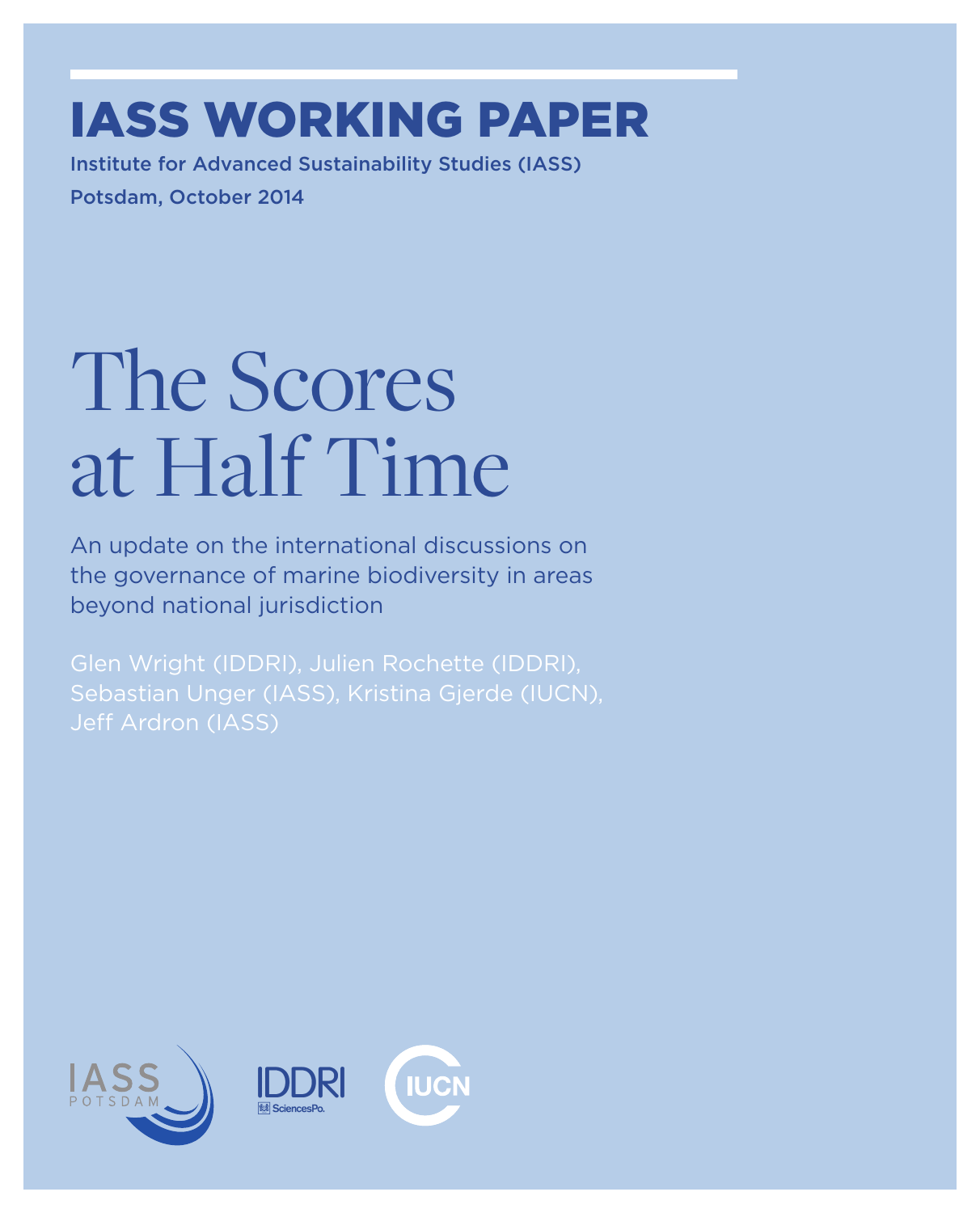*The last meeting of the UN Working Group on marine biological diversity beyond areas of national jurisdiction took place during the group stages of the 2014 World Cup, resulting in a number of light-hearted exchanges amon took place during the group stages of the 2014 World Cup, resulting in a number of light-hearted exchanges amongst delegations.* 

### Executive Summary

One of the key questions in global environmental policy currently discussed at the United Nations is whether or not States should start negotiations for a new international agreement under the United Nations Convention on the Law of the Sea (an "Implementing Agreement") on the conservation and sustainable use of marine biodiversity in areas beyond national jurisdiction (ABNJ). These areas are often simply referred to as "high seas" and cover around half of the Planet's surface. A strong majority of States now support the opening of negotiations for such an agreement and agree that these negotiations should be based on the "Package Deal" agreed in 2011, covering (1) marine genetic resources, (2) area-based management tools, including marine protected areas; (3) environmental impact assessments; and (4) capacity-building and the transfer of marine technology. There are however controversies about whether an UNCLOS Implementing Agreement should fill only legal gaps (e.g. on access and benefit sharing, ABS), or have a broader vision, e.g. by enumerating guiding principles for the management of ABNJ, strengthening existing agreements and institutional arrangements, and enhancing cooperation and coordination. Supportive States and civil society will need to continue to advocate for a decision by the UNGA to open the negotiations for an ambitious UNCLOS Implementing Agreement between now and the end of the 69<sup>th</sup> session in September 2015.

#### Content

Introduction <sup>3</sup>

- **1.** A solid coalition for the opening of the negotiations 4
- **2.** Emerging consensus and ongoing debates <sup>5</sup>
- **3.** What's Next? <sup>7</sup>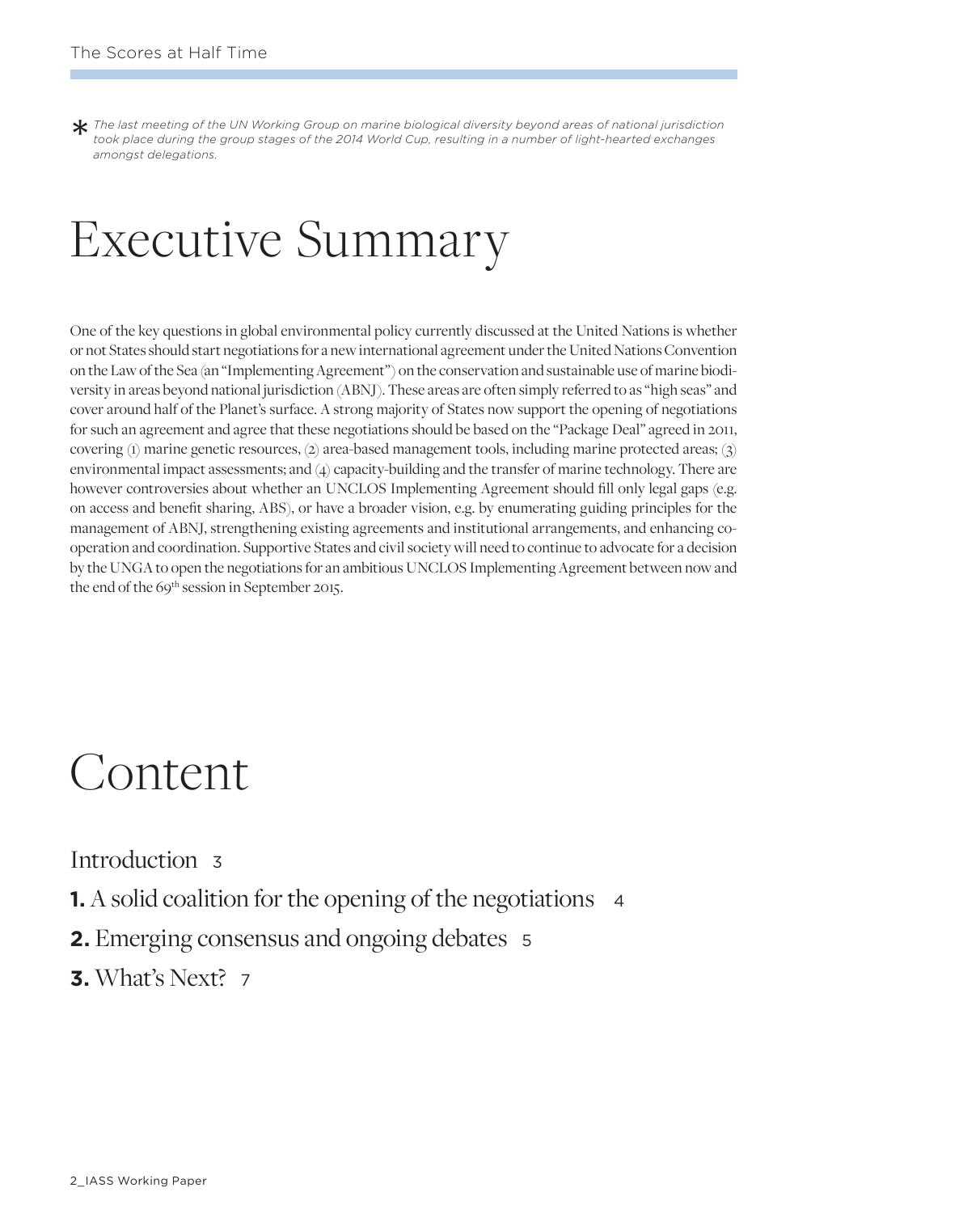#### Introduction

Marine areas beyond national jurisdiction (ABNJ) represent around half of the Planet's surface and a significant amount of its biodiversity. Over the past decades, the international community has become increasingly cognisant of the growing threats to ABNJ. To address this issue, the United Nations General Assembly (UNGA) created an Ad-Hoc Open-ended Informal Working Group ("BBNJ Working Group")1 to engage in discussions on the conservation and sustainable use of marine biodiversity in ABNJ.

While the Working Group's purpose was originally fairly broad (identify: past and present activities related to BBNJ; scientific, technical, economic, legal, environmental, socio-economic, and other aspects of the issue; questions and issues that require more background studies; and options for international cooperation for conserving and sustainably using BBNJ),<sup>2</sup> the focus since the commencement of discussions in 2006 has mainly been on gaps in the current international framework and whether these necessitate the adoption of a new instrument. In particular, States have discussed the possible adoption of an Implementing Agreement to the United Nations Convention on the Law of the Sea (UNCLOS) on the conservation and sustainable use of marine biodiversity in ABNJ (UNCLOS IA).

At the 2012 United Nations Conference on Sustainable Development ("Rio+20"), States agreed to decide by the end of the 69<sup>th</sup> session of the UNGA (September 2015) whether or not to launch the negotiations for the conclusion of such a new global agreement. This decision making process spans three meetings of the BBNJ Working Group, specifically convened to discuss "the scope, parameters and feasibility of an international instrument under UNCLOS".

Two of these meetings have already taken place, in April 1 – 4 and June 16 – 19 2014. This paper presents the current status of the discussions leading up to the decisive third meeting in January 2015, and highlights the remaining challenges on the long and winding road towards the conservation and sustainable use of marine biodiversity in ABNJ.3

*2 General Assembly resolution 59/24,* Oceans and the Law of the Sea*, A/RES/59/24 (04 February 2005).*

*3 Druel E, Rochette J, Billé R, Chiarolla C, (2013), A long and winding road. International discussions on the governance of marine biodiversity in areas beyond national jurisdiction, IDDRI, Study 7/13, 41p.*

*<sup>1</sup> The acronym comes from the full title of the working group, "The* Ad Hoc *Open-ended Informal Working Group to study issues relating to the conservation and sustainable use of marine biological diversity beyond areas of national jurisdiction".*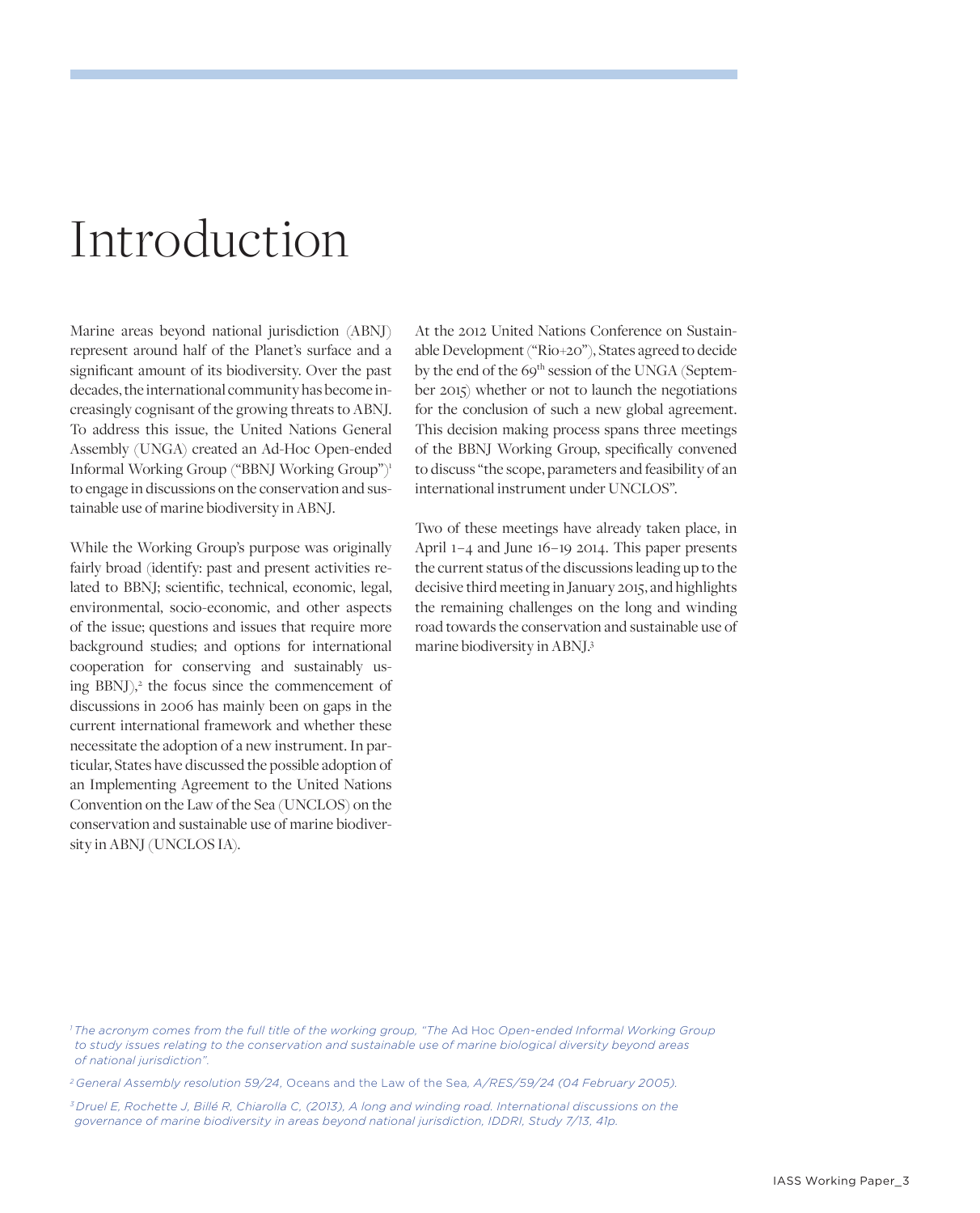## 1. A solid coalition for the opening of the negotiations

With only a few States and regional groupings actively engaged in prior discussions of the BBNJ Working Group, international support for an UNCLOS IA blossomed at the most recent meeting. It is now clear that a strong majority of States support the opening of negotiations.

The European Union (EU) and the G77 and China, as leading proponents of an IA, continue to argue in favour of an IA to UNCLOS. The EU noted that the April meeting already demonstrated the political will of the majority, and argued that two extant IAs demonstrated the dynamic character of UNCLOS and the feasibility of a new IA.4 The G77 and China (represented by Bolivia) reiterated that the status quo is not an acceptable way forward and that an IA is essential for the sustainable use of marine resources.

This position is now also vocally supported by the "new entrants" to the BBNJ discussions, i.e. the States and regional groups that had previously remained silent during the BBNJ discussions. Liberia, speaking on behalf of the African Union, noted that current gaps in the legal regime for ABNJ, and particularly on access and benefit sharing (ABS), mean that technologically advanced States can exploit marine resources without concomitant responsibility to protect the environment. Trinidad and Tobago, speaking on behalf of the Caribbean Community (CARICOM), noted that an IA is the only feasible solution for ensuring that developing States benefit from conservation and sustainable use of resources, including marine genetic resources. Papua New Guinea, speaking for the Pacific States, called for urgent actions to conserve marine biodiversity in ABNJ and expressed its support for negotiating a new IA.

A few States, however, remain reluctant to negotiate a new IA for a variety of reasons. The United States

(US) maintains that the need for such an agreement has not yet been proven and argues that marine genetic resources in ABNJ fall under the freedoms of the high seas regime. The US has engaged strongly in the debate regarding the need to respect the mandates of existing organisations and argues that a new agreement would add little value. Canada also questions the added value of a new IA and its interaction with existing arrangements. Russia does not believe a global IA will meld with existing regional approaches, and argues for negotiations that are limited to clear legal gaps and consensus issues. In its view, this excludes environmental impact assessments (EIA) and fisheries from the discussions. Iceland, Japan and Korea expressed similar opinions.

Despite continued reticence, some of these States appeared to be more open during the June meeting. Norway in particular, while taking a firm stance on respecting the mandate of existing organisations, showed willingness to advance the negotiations in other respects.

The openness and transparency at the previous two meetings of the BBNJ Working Group is a stark contrast to earlier meetings, which were largely conducted behind closed doors and excluded civil society groups, the scientific community and even representatives from international organisations and competent management bodies. In April and June, statements from observer organisations were welcomed and provided valuable input into the debate and helped to clarify points of discussion.

The positive outcomes of the June BBNJ Working Group meeting evidences the value of broad engagement of previously silent States, particularly developing countries, as well as civil society.

*<sup>4</sup> I.e. the United Nations Agreement for the Implementation of the Provisions of the United Nations Convention on the Law of the Sea of 10 December 1982 relating to the Conservation and Management of Straddling Fish Stocks and Highly Migratory Fish Stocks (UNFSA) and the Agreement relating to the implementation of Part XI of the United Nations Convention on the Law of the Sea of 10 December 1982.*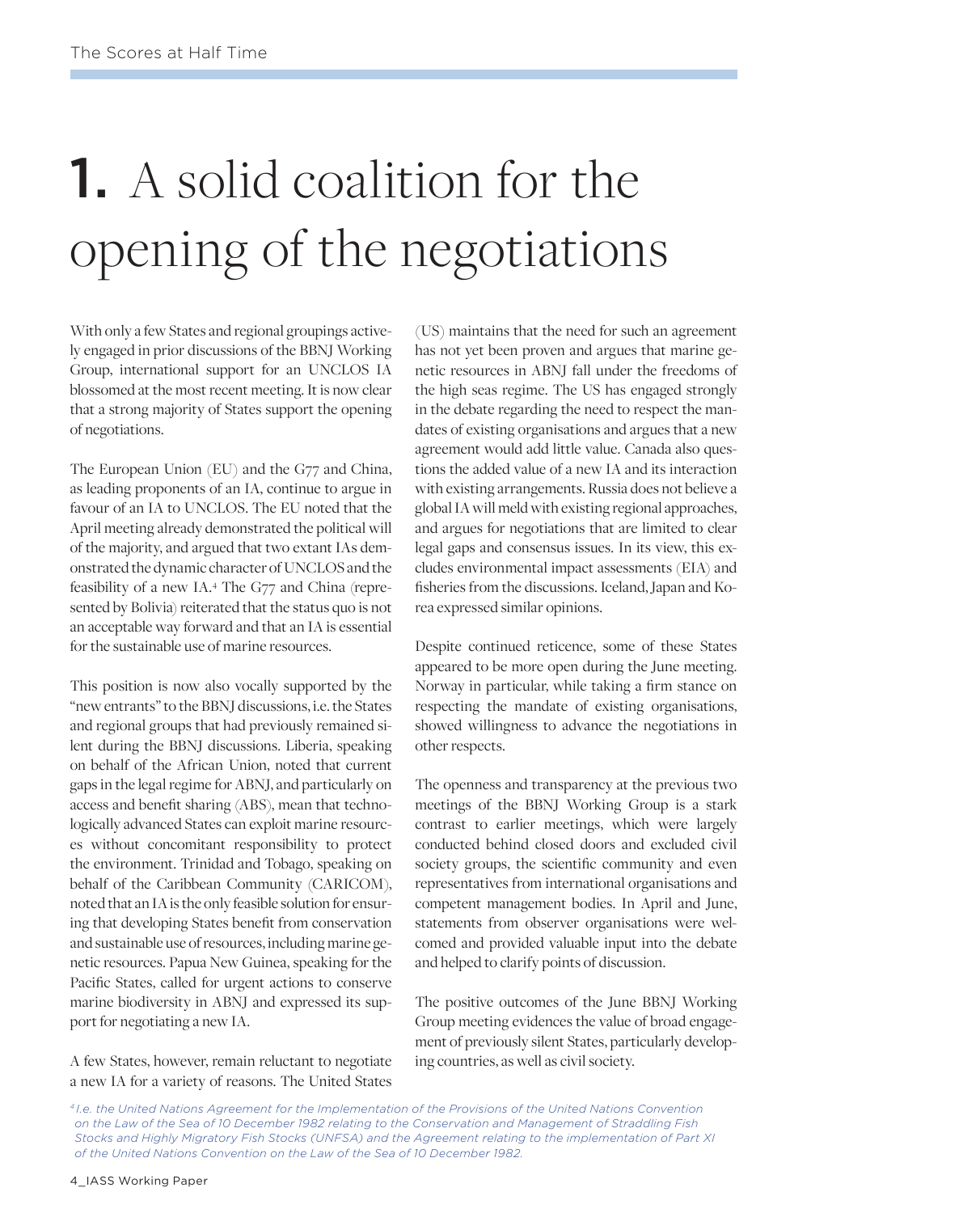### 2. Emerging consensus and ongoing debates

The June meeting saw some convergence on an increasing number of issues. There was broad support for maintaining the deadline set at Rio+20 and avoiding the prolongation of the current process. In terms of negotiating an eventual IA, States agree that UNCLOS provides the authority for such an agreement and that it should form the basis of negotiations. States also agree that the possible future negotiations should be based on the Package Deal agreed in 2011 covering (i) marine genetic resources, including questions on the sharing of benefits; (ii) measures such as area-based management tools, including marine protected areas; (iii) environmental impact assessments; and (iv) capacity-building and the transfer of marine technology.<sup>5</sup>

There is also an emerging consensus that the debate regarding the legal principle applicable to marine genetic resources from the international seabed Area, i.e. the choice between common heritage of mankind and freedom of the high seas, should be suspended in favour of focussing on the equitable and practical realities of enhancing access and benefit sharing of marine genetic resources from the Area and the high seas as the two realms are inextricably interconnected from a biological and ecological perspective. The International Seabed Authority (ISA) could serve as a model or could itself be given an expanded mandate, as suggested by a number of States.

Beyond these elements of convergence, a number of debates on substantive issues intensified and demonstrated the likely 'battle lines' of future negotiations. Firstly, States disagree on whether an IA should fill only legal gaps or whether it should have a broader vision. Some delegations argue that filling discrete legal gaps is the only legitimate role for an IA, while others argue for a much broader role in enumerating guiding principles for the management of ABNJ, strengthening existing agreements and institutional arrangements, enhancing cooperation and coordination, and catalysing the political will to better address important regulatory and governance gaps. The 1995 United Nations Fish Stocks Agreement on straddling and highly migratory fish stocks (UNFSA), another implementing agreement to UNCLOS, serves as an example of how these functions might be incorporated, but this time with the goal of integrating biodiversity considerations into ABNJ management.

All delegations agree that an IA should respect the mandates of existing organisations, such as the International Maritime Organisation (IMO) for shipping, Regional Fisheries Management Organisations (RF-MOs) for fisheries and the ISA for deep sea mining. However the question of what this means in practice has proved particularly divisive and will likely continue to be a point of significant debate. In this context, much attention was given to the role of regional organisations (i.e. RFMOs and Regional Seas programmes). Some delegations, most notably the EU, the G77 and China, and New Zealand, have argued that an IA would act as a mechanism to enhance cooperation and coordination by, for example, advising existing institutions, communicating information and formulating recommendations. The unstated concern is that some of the sectoral organisations have not done enough to integrate biodiversity into their decision-making processes. Most delegations feel that mechanisms for enhancing cooperation and coordination could be best determined in the course of negotiations. On the other hand, delegations such as the US and Russia consider that a new IA with a strong mandate for proactive intervention would inevitably encroach on other organisations' mandates and would therefore be unacceptable, while also ar-

*5 See: Document A/66/119, Letter dated 30 June 2011 from the Co-Chairs of the Ad Hoc Open-ended Informal Working Group to the President of the General Assembly, and United National General Assembly, Resolution 66/231, Oceans and the law of the sea, 5 April 2012.*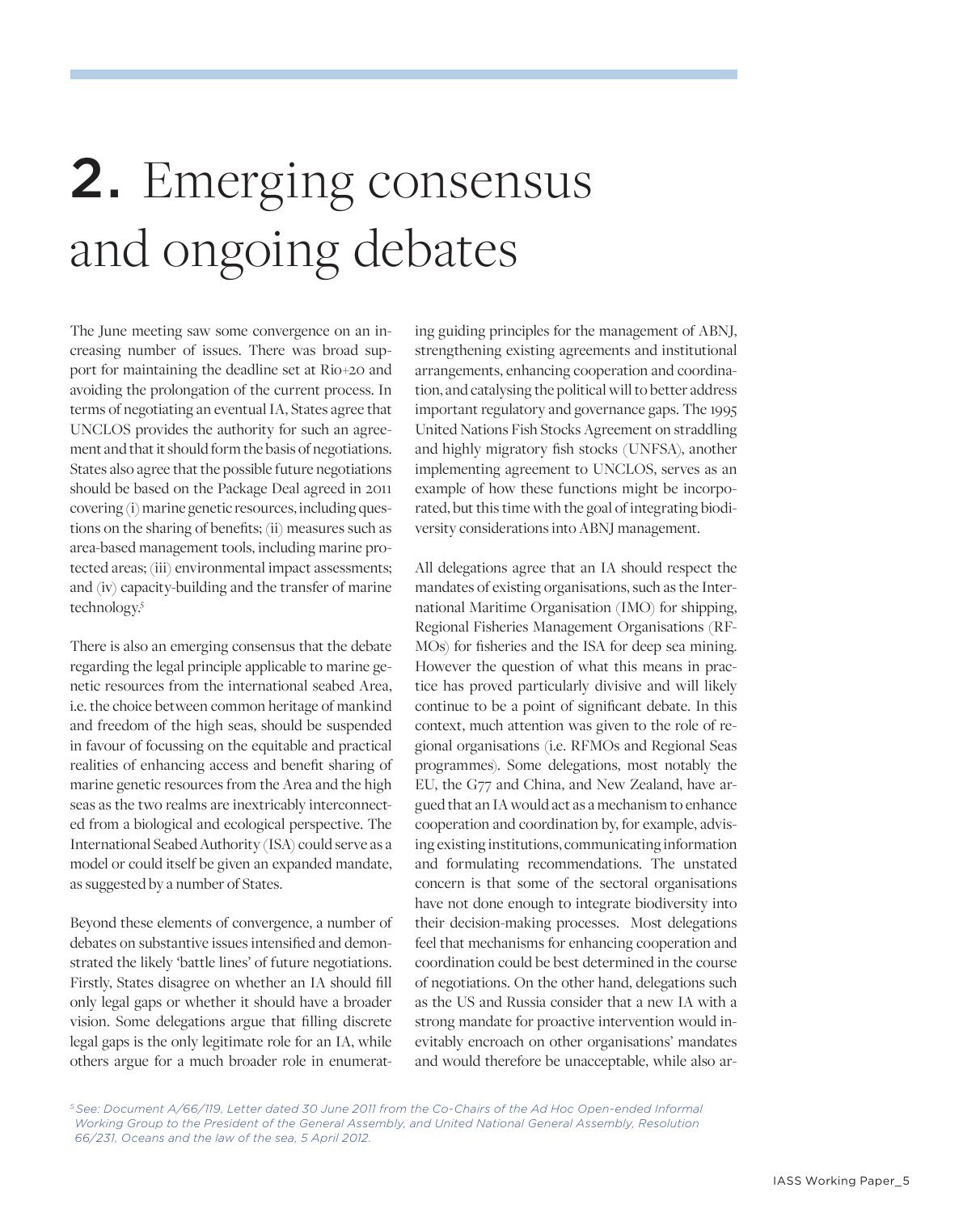guing that a new body with only weak powers for coordinating activity would not add value and would therefore not be worth the lengthy negotiation process necessary for its establishment. IUCN sought to clarify by saying that States parties could be called upon, as part of any new agreement, to strengthen existing institutions to reflect priorities and principles spelled out in such agreement. For example, the UNFSA spelled out ways for States to implement their duty to cooperate with respect to conservation and sustainable use of highly migratory and straddling fish stocks. At that same time, the UNFSA also elaborated standards to guide the performance of RFMOs that were left to States Parties to implement within and through those organisations.

This debate has been particularly pronounced in relation to fisheries. A number of fishing States argued strongly that there is no place for fisheries in a new IA as this is already covered by the UNFSA and RFMOs and that these arrangements already provide sufficient protection of marine biodiversity in ABNJ. Conversely, many States argue that as fish form part of the biodiversity of the high seas, and as fishing impacts on biodiversity are currently the greatest threats, fisheries management should be implicated by any agreement on high seas biodiversity. In a similar vein, the role of a new IA in implementing and enforcing EIA and MPAs was discussed. While some States questioned how an IA could add value to existing agreements, others argued that an IA could provide a truly ecosystem-based approach to these processes. An IA could have a strong cooperation and coordination role, as well as providing guiding principles, oversight and improving enforcement. As such, it could help to integrate biodiversity conservation and sustainable use into the activities of sectoral organisations, without undermining their sectoral mandates.

The distinction between the regional and global approaches to oceans governance was also implicated by many of these discussions. Some States consider that the global nature of an IA is in conflict with the regional nature of existing governance arrangements. Other States do not see a need to choose between approaches, but rather see them as complementary elements of a comprehensive governance

framework. For example, the EU spoke of a collaborative approach, rather than a strict regional/global distinction. Norway underlined the good examples at a regional level that could be a starting point for a possible agreement, e.g. in the North-East Atlantic through complementary action by the North East Atlantic Fisheries Commission (NEAFC) and the OSPAR Commission. These States envisage that an IA may stimulate coordination between regional and global bodies, incentivise States to participate in regional efforts, and provide for global endorsement of regional MPA activities.

A further question exists as to the eventual institutional arrangements of an IA, in particular whether the IA will require its own institutional structure to achieve the goal of enhancing cooperation and coordination, such as a new international body, or whether a Conference of Parties might provide more flexibility. Expanding the mandate of the ISA has been mentioned as a possibility. Some States noted that existing regional organisations, such as the OSPAR Commission, could be given a stronger role through an IA to help coordinate activities at a regional level. Other States and organisations pointed out that a Conference of Parties would be the logical nexus for coordination and cooperation and that global level endorsement would be needed to secure global level cooperation on MPAs. Some States argued that parties to a possible new agreement could for instance be obliged to cooperate to achieve the objective of a new agreement through their participation in relevant bodies such as IMO, RFMOs, Regional Seas programmes and the ISA.

Finally, there is a practical issue that arose at the June meeting. A number of States highlighted the fact that negotiations should not commence prematurely during the three initial meetings, but rather that States should focus on the broad scope and parameters of any new international instrument under UNCLOS as a prelude to launching negotiations in 2015.<sup>6</sup> Such States favour beginning the negotiations with all issues on the table, while others, which favour 'marching orders', plead for commencing negotiations with a narrow focus, specifically on legal gaps and excluding aspects such as fisheries.

*6 Druel E, Rochette J, Billé R, Chiarolla C, (2013), A long and winding road. International discussions on the governance of marine biodiversity in areas beyond national jurisdiction, IDDRI, Study 7/13, 41p.*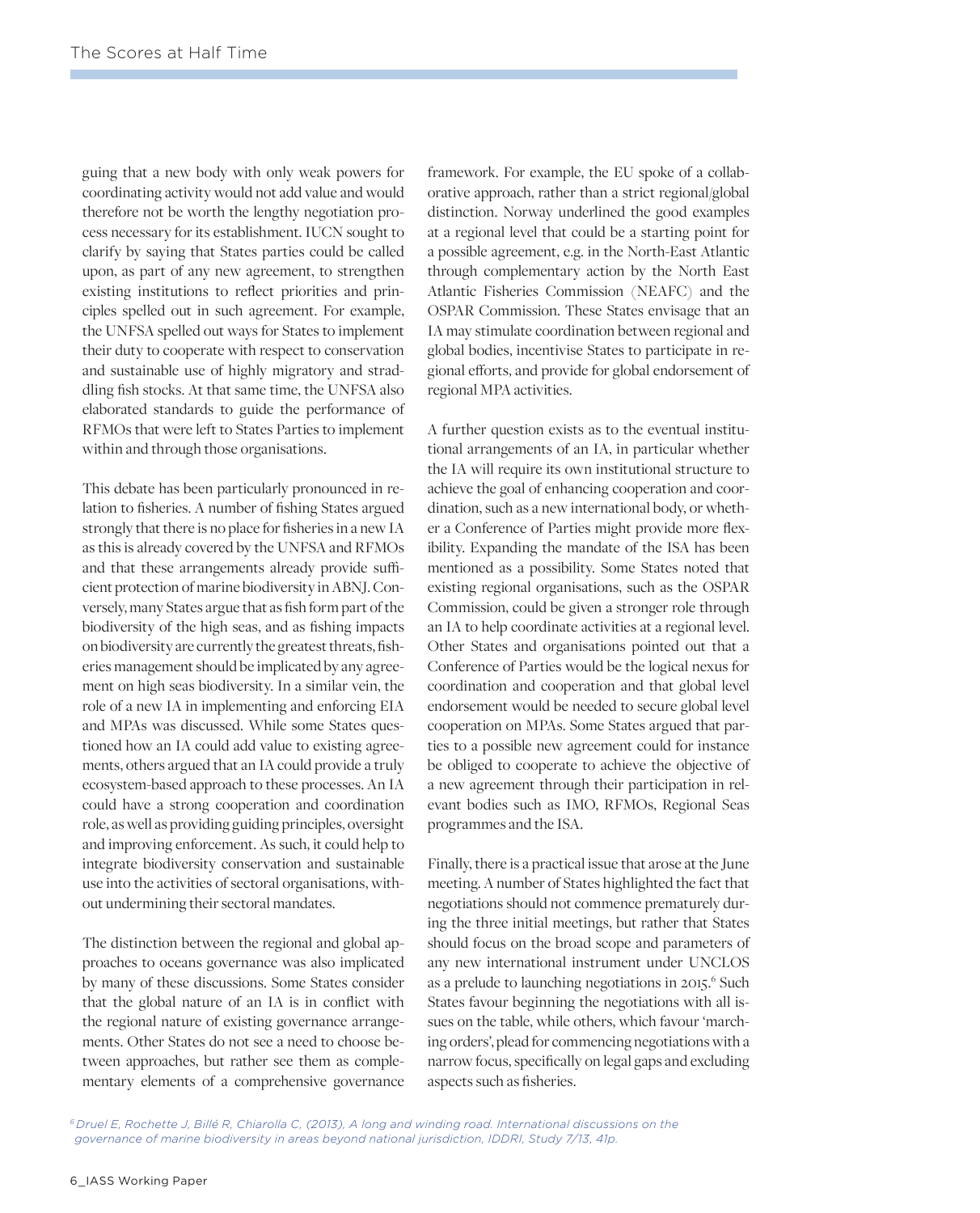#### 3. What's next?

The Co-Chairs will now elaborate a "convergence report", highlighting the main elements of agreement that have emerged in the Working Group. States are invited to make further additional written statements, which will be discussed during the next meeting (20 – 23 January 2015).

This will likely be the final meeting as the majority of States expressed their reluctance to hold an additional meeting. There will therefore be no 'extra time' and the Working Group will have to decide, by consensus, whether or not to recommend to the UNGA that negotiations be opened. In the event that no consensus is reached, the Co-Chairs could instead submit a statement to the UNGA summarising the different positions and issues under consideration. A decision could then be adopted in the UNGA during its 69<sup>th</sup> session with a majority vote.

In the meantime, it is crucial for delegations to continue informal meetings and identify possible elements of convergence on such a recommendation to the UNGA. Civil society can play a critical role in mobilising States that are yet to be involved in the discussions, galvanising support, informing the substantive debate, and calling for an ambitious approach to any future agreement.

Finally, it is worth noting that an UNCLOS IA would not supplant the existing role of regional governance mechanisms and institutions; it is not a question of "either/or".7 Existing instruments must be implemented and reinforced as any new regime for ABNJ will depend on strong and well-coordinated action of competent management bodies at different levels. The sectoral<sup>8</sup> and regional<sup>9</sup> organisations with mandates in ABNJ should therefore not wait for the UNGA decision before taking ambitious actions for the conservation and sustainable use of marine biodiversity in ABNJ.

*7 Ardron J., Druel E., Gjerde K., Houghton K., Rochette J., Unger S., (2013), Advancing governance of the high seas, IDDRI-IASS, Policy Brief N°6/13, 8p.*

*8 Ardron JA, Rayfuse R, Gjerde K, Warner R. 2014. The sustainable use and conservation of biodiversity in ABNJ: what can be achieved using existing international agreements? Marine Policy 49: 98 – 108.*

*9 Rochette J., Unger S., Herr D., Johnson D., Nakamura T., Packeiser T., Proelss A., Visbeck M., Wright A., Cebrian D., (2014), "The regional approach to the conservation and sustainable use of marine biodiversity in areas beyond national jurisdiction", Marine Policy, Special Issue on Advancing Governance of areas beyond national jurisdiction, 49, pp.109 – 117.*